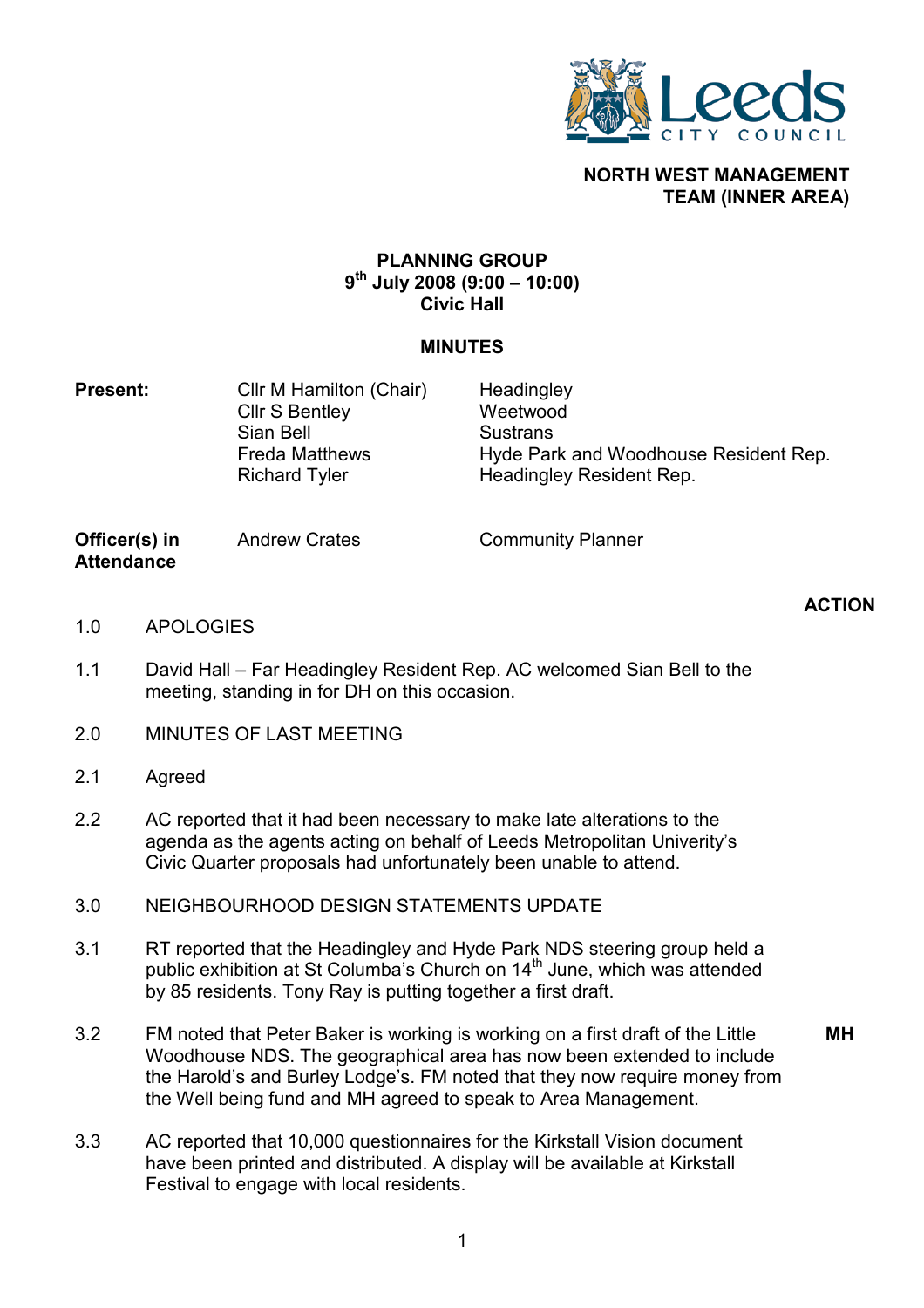- 3.4 SB noted concern about the length of time it has taken to get the West Park Conservation Area adopted and expressed concern that the Conservation Team have suggested that the proposal goes out for public consultation again.
- 4.0 TO LET BOARDS
- 4.1 AC reported that the Special Planning Group Meeting on 3<sup>rd</sup> July with representatives from Leeds Property Association had been successful. The group had agreed a number of revisions to the Code associated with the Direction and voluntary area controlling the use of To Let boards.
- 4.2 In summary, it was agreed that:
	- A more flexible approach could be taken to the siting of boards, but they should not be higher than first-floor window sill level.
	- The restriction on the number of boards per street could be simplified. One board shall be permitted per agent per street, but they may have up to three boards per street if they are for different sized properties, but the number of bedrooms must be stated on the board.
	- Provision is also made to have one board per agent per block of houses on longer roads, up to a maximum of six.
	- The use of size and colour should stay the same as at present.
	- The 'firewall' period should remain the same as at present in the month of November.
	- The voluntary area should be expanded to cover the Area of Housing Mix.

**AC** 

- 4.3 The proposed revisions had been agreed by Sue Wraith, Head of Planning Services, and reported to the LPA. It is hoped that the LPA will withdraw their initial objection to a new Direction and support the Councils' application.
- 4.4 All agreed that it would be useful to have a letter from the Area Committee sent to Communities and Local Government (CLG), supporting the new application for a Direction. AC to liaise with Cllr Monaghan.
- 5.0 LDF / NATIONAL POLICY UPDATE
- 5.1 Nothing to report.
- 6.0 SIGNIFICANT APPLICATIONS / APPEALS
- 6.1 AC noted that two new applications have been submitted for the Tetley Hall site. One application proposes a residential re-development, whilst the other proposes a student accommodation scheme. Application 08/04049?FU proposes conversion of 6 buildings to 29 flats and 2 houses, erection of 3 blocks totalling 70 flats, 17 townhouses and one block of 51 retirement flats, with landscaping and public open space. The student scheme in application 08/04024/FU proposes 3 new student flat blocks, comprising 45 cluster flats of 259 bedrooms and 17 student townhouses with 102 bedrooms, in addition to car parking and public open space. AC noted that the design of the two schemes were very similar and neither was significantly different to the previously refused residential scheme. AC also noted that the applicant is still only offering 10% Affordable Housing on the residential scheme.